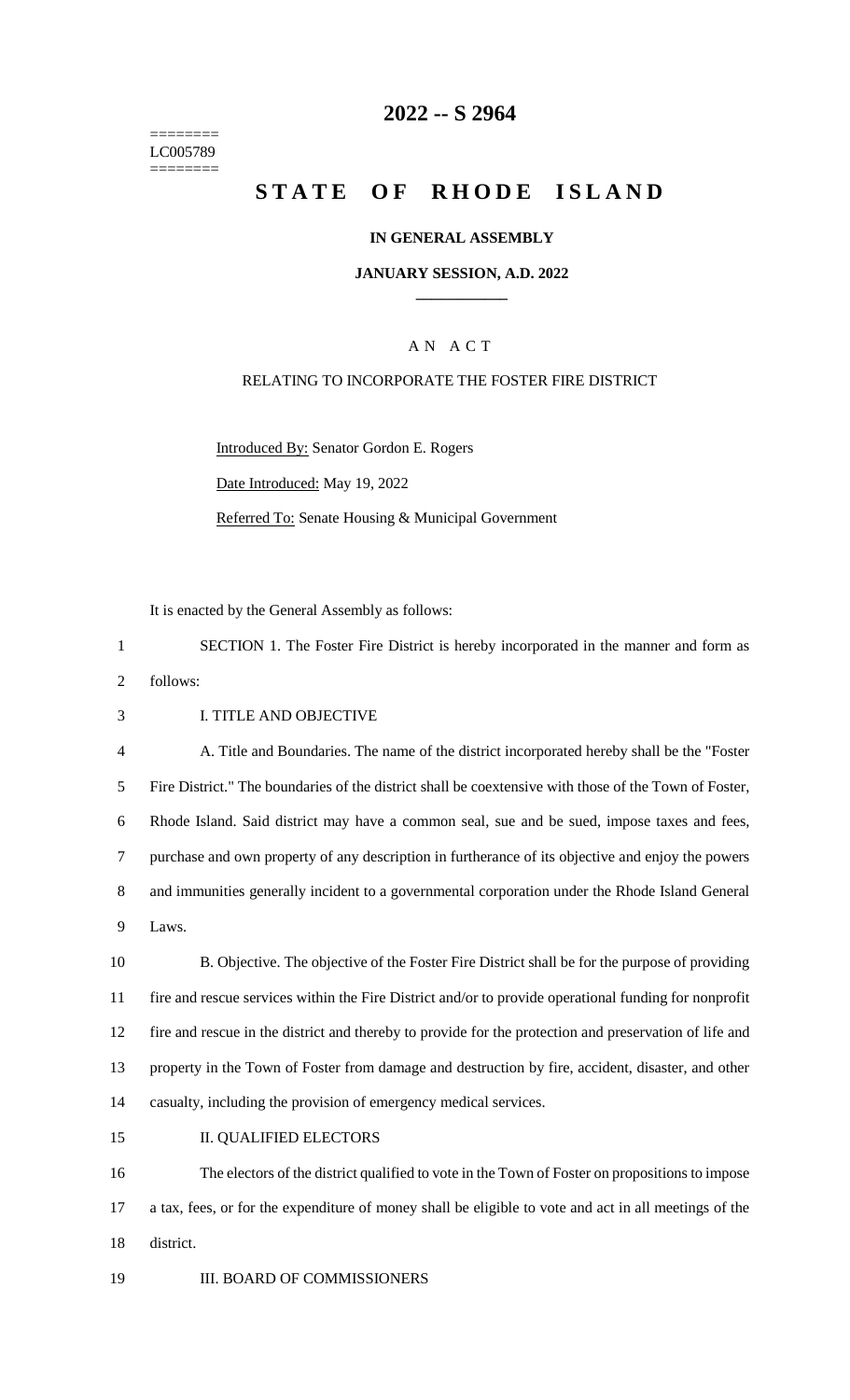A. Membership. The Board of Commissioners shall consist of seven (7) qualified electors in the Town of Foster selected as follows:

 1. One person appointed by the respective boards of each of the four (4) active volunteer fire and rescue companies in Foster; to wit, South Foster Volunteer Fire Company; Moosup Valley Volunteer Fire Company; Foster Center Fire Company; and Foster Ambulance Corps (each, hereinafter, a "public safety organization" as may be used throughout this Act).

 2. Three (3) persons who are not active members of Foster public safety organizations elected at the annual meeting of the district; provided; however, that the Town Council of the Town of Foster shall initially fill these three (3) positions by appointment as follows: one for a term to expire at the district annual meeting in 2023, one for a term to expire at the district annual meeting in 2024 and one for a term to expire at the district annual meeting in 2025. At the district annual meeting in 2023 and thereafter, the voters of the District shall elect one person to serve as Commissioner for a term of three (3) years. Any qualified elector who wishes to run for Commissioner shall present a petition in support of his or her candidacy containing the signatures of twenty-five (25) qualified electors to the clerk of the District not less than thirty (30) days before the annual meeting.

**B. Term and Original Appointment.** 

18 1. The term of the elected members of the Board of Commissioners shall be three (3) years. 2. The term of the members of the Board of Commissioners appointed by the public service corporations shall be two (2) years; provided however that the initial term of the commissioners appointed by South Foster Volunteer Fire Company and the Moosup Valley Volunteer Fire Company shall be one year. Each Commissioner shall serve until his or her replacement is elected or appointed and qualified.

 C. Officers of the Board. At the Board meeting following each annual meeting, the Board shall elect a chair and vice-chair from among its membership for a term of one year. The chair and, in his or her absence, the vice-chair, shall preside at all meetings of the Board and shall conduct all meetings in accordance with Robert's Rules of Order (latest version). The Board of Commissioners shall appoint all committees and members thereto.

 D. Quorum. A quorum shall be a majority of the members of the Board of Commissioners; provided, however, that in the absence of a quorum, the members present may vote to continue the meeting to a specified date and time.

 E. Duties of the Board of Commissioners. The Board of Commissioners shall generally supervise the operations of the district to accomplish the objectives specified above. Without limiting the generality of the foregoing: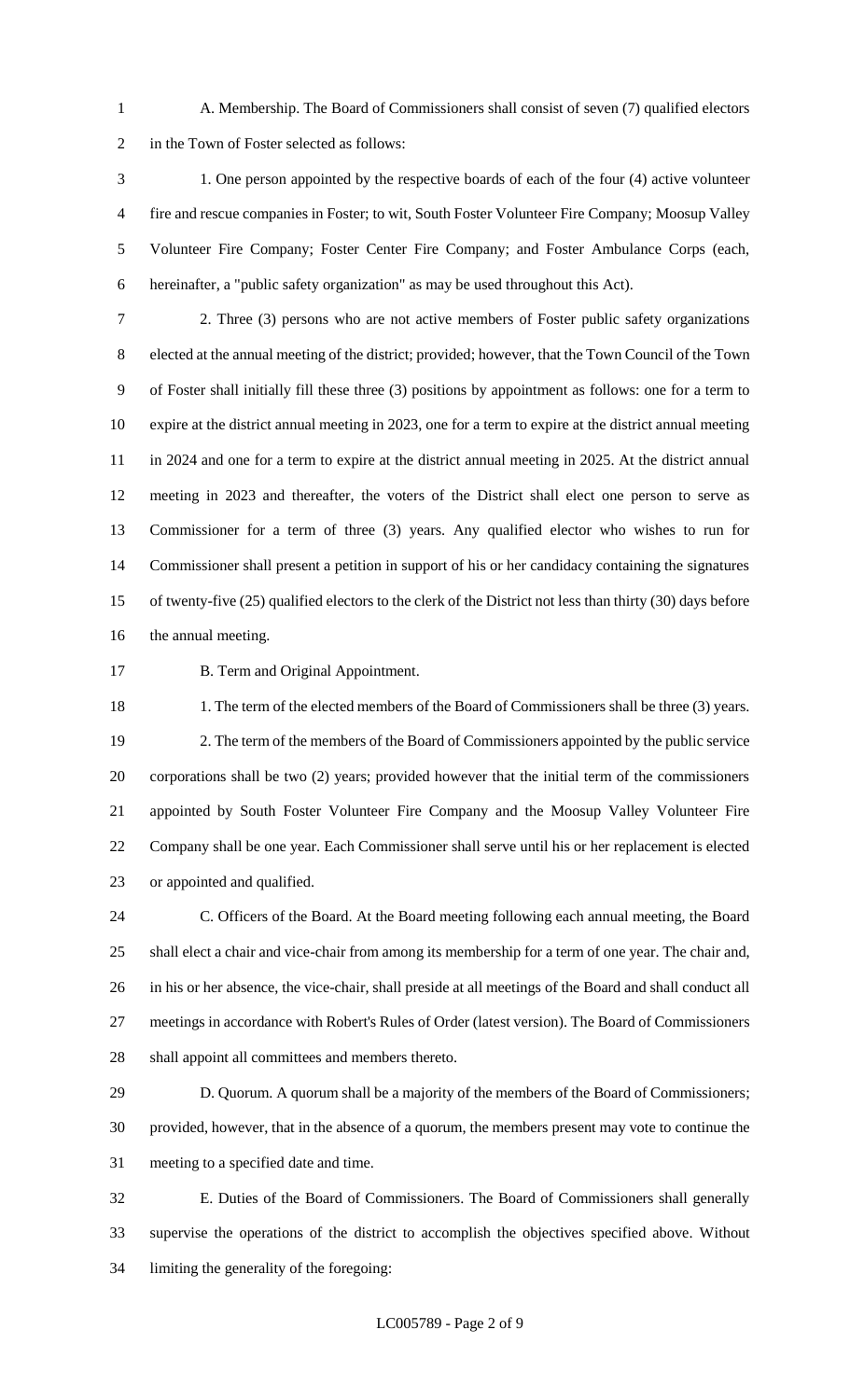- 1. The Board of Commissioners shall meet on a regular basis to consider all matters related
- to the district.
- 2. The Board of Commissioners shall, thirty (30) days prior to the annual meeting, present to the clerk of the District: (a) a written report on the state of affairs of the district; and (b) a proposed budget for the coming fiscal year, both of which shall be presented to the voters at the annual meeting.

 3. Whenever a vacancy in the Board shall occur, the chair shall advise the entity that appointed such Commissioner of the vacancy and the entity shall appoint a qualified voter of the district to serve as Commissioner for the unexpired term. If an elected member of the Board shall resign or be otherwise unable to serve, the Board may appoint a Commissioner to serve until the next annual meeting at which time a Commissioner shall be elected to fill the unexpired term, if any.

 4. The Board of Commissioners shall have the authority to provide fire, rescue and dispatch services directly in the district; to hire, manage and discipline employees; to enter into employment contracts and/or collective bargaining agreements; purchase vehicles and equipment; take and do all and such other ordinary and necessary activities and actions required for the Fire District to directly provide fire and rescue services to the Fire District; enter into contracts and leases for the purchase and sale of equipment and services necessary to provide proper operations of the district; to sue and be sued in the courts of this state and to retain legal counsel, accountants, consultants, or any other provider of professional services, deemed necessary to be in the best interest of the district.

 5. The district shall indemnify any Commissioner or officer for damages, judgments, settlements, costs, and expenses incurred with any action, suit or appeal therefrom, arising out of an alleged or actual breach of duty, neglect, error, misstatement or omission, or any other matter claimed against said person solely by reason of their being a Commissioner or officer of the district. 6. In order to effectuate the purposes stated herein, the Board of Commissioners may hire 27 and appoint the tax collector and/or the tax board of review in place in the Town of Foster or, at its discretion: (a) Hire a separate tax collector; and/or (b) Establish a separate tax board of review for the district, which duties shall be outlined in the bylaws of said district.

- 7. The Board of Commissioners shall have the authority to provide fire protection and emergency medical services for the District.
- IV. OFFICERS

 The following shall be the officers of the district and shall be appointed by the Board of Commissioners annually at the first meeting following each annual meeting of the district: clerk,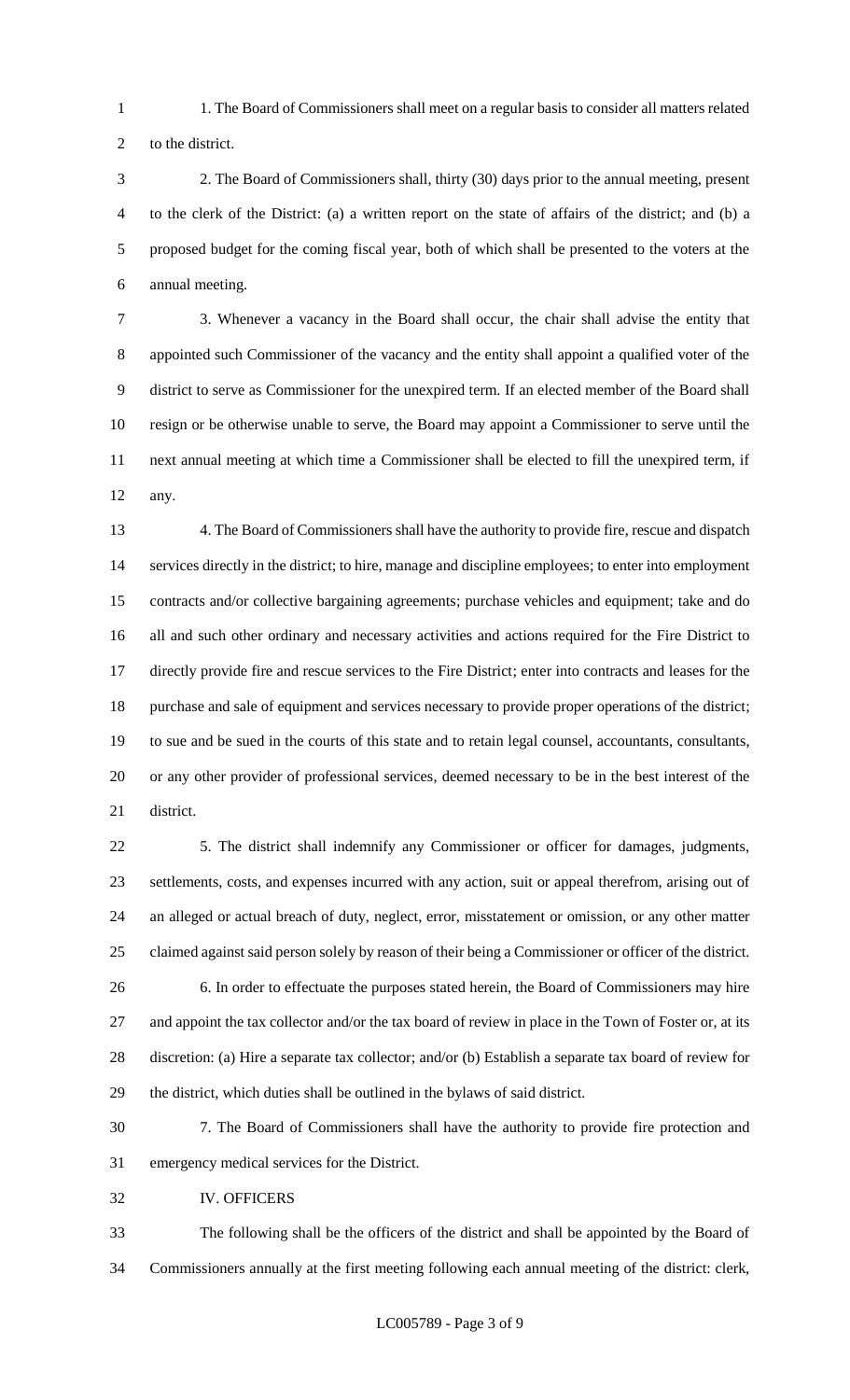treasurer, tax collector and moderator. The officers may but need not be members of the Board of Commissioners. Officers who are not members of the board shall not be entitled to vote at board meetings.

 A. Clerk. The clerk shall take minutes of all meetings and shall be held responsible for the maintenance of same. The clerk shall give notice of every annual meeting, special meeting or adjourned meeting and shall advertise the call of such meetings as provided herein. The clerk shall have such additional powers and exercise such additional duties as the bylaws or the Board shall designate.

 B. Treasurer. The treasurer, before discharging his or her duties, shall give bond to the Foster Fire District, in such sum as the Board of Commissioners may determine, which will provide for the faithful discharge of the duties of office. Said bond shall be deposited with the clerk. The treasurer shall pay out and expend only those funds that are authorized to be expended by vote of the qualified voters of the Foster Fire District, in any meeting. The treasurer shall make a statement annually of all accounts in writing and show the sums received and paid during the previous fiscal year. The treasurer shall have the authority to hire such persons, subject to the limitations as hereinafter set forth, to carry on the affairs of the Foster Fire District and shall also have the authority to invest any surplus funds in any interest bearing accounts as provided by law. The treasurer shall have such additional powers and exercise such additional duties as the bylaws or the board shall designate. The Board may appoint or designate a qualified elector as assistant treasurer, said person not to be a member of the Board, who in the absence or disability of the treasurer shall have the authority to sign checks and assume the other duties of the treasurer. Said person shall provide bond in an amount to be determined by the board.

 C. Tax Collector. The tax collector for the district shall, for the purposes of collecting taxes, have the same powers, duties and authorities as are now by law conferred upon collectors of taxes for municipalities of this state. The tax collector shall pay over to the treasurer on the first business 26 day of each month the total taxes collected during the previous month, or at more frequent intervals, at the option of the tax collector or the Board. The tax collector shall determine and assess all real and personal property, located within the boundaries of the Foster Fire District, on December 31 of each year, in the same amount as assessed by the Town of Foster. The tax collector shall not assess any property exempt in whole or in part or knowingly omitted from taxation by the Town of Foster. The date of collection shall be August 15 following said assessment or such other date as shall be determined at the annual meeting. Provided, however, in the event the tax roll of the Town of Foster is not certified by June 15 of any year, the tax collector, on approval of the Board, shall have the authority to change the date of collection to a date not more than sixty (60) days from the date of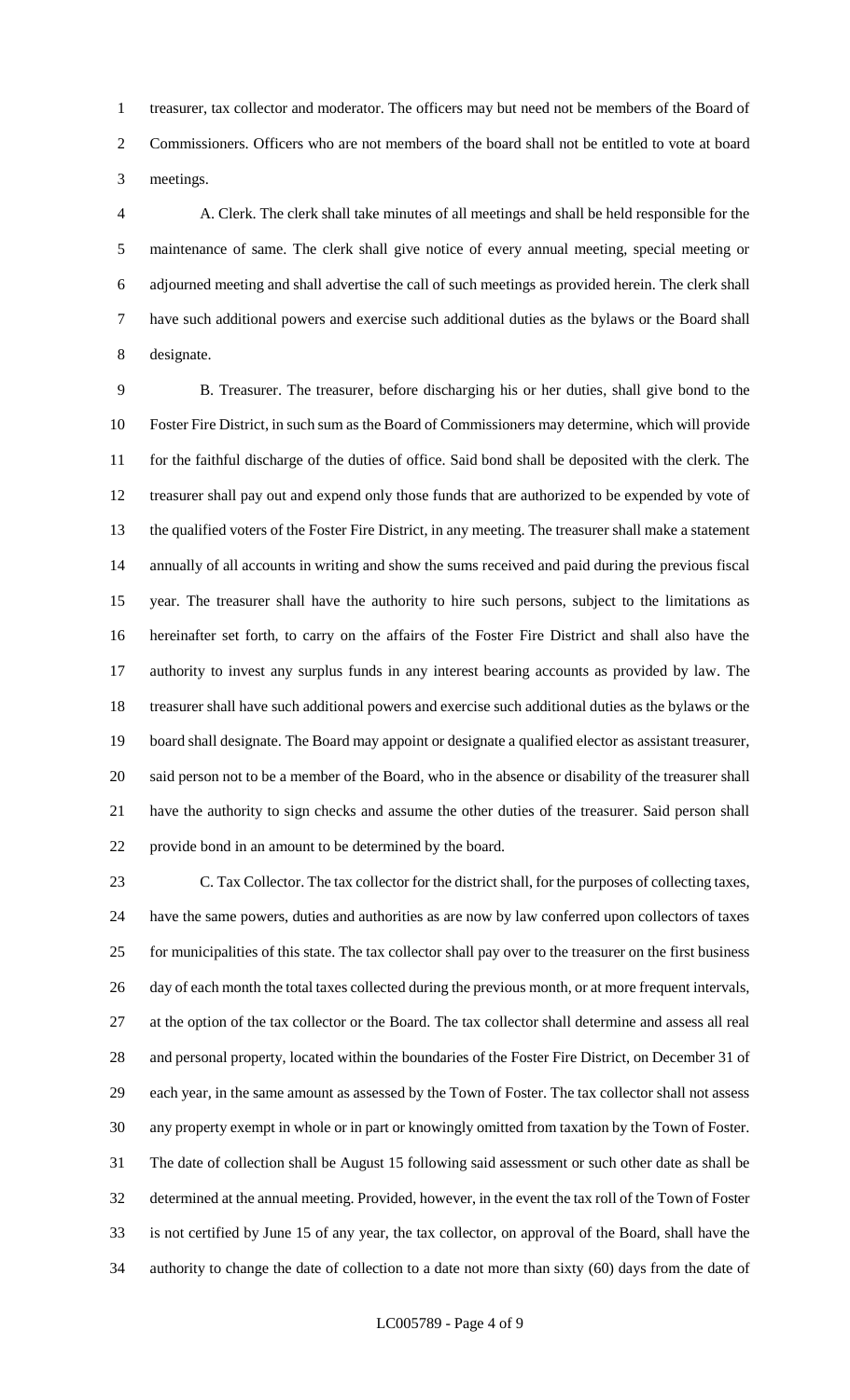said certificate of the tax roll by the Town of Foster. The tax collector shall, after receipt of the list of assessments from the Town of Foster, produce a tax bill based on the tax rate approved by the qualified voters of the Foster Fire District and further shall maintain records of all tax collections and delinquent charges and provide annual written reports thereof.

 D. Moderator. The moderator shall preside at all annual and special meetings of the district in accordance with the authority granted to the town moderator by state law and the Charter of the Town of Foster.

 E. Removal. Officers shall serve at the pleasure of the Board and may be removed, with or without cause, by majority vote of the full Board.

V. BYLAWS

 The qualified electors of the district may, upon recommendation of the board, enact all bylaws, by them adjudged necessary and expedient for carrying out the provisions of this act (hereinafter "act" or "charter'') into effect; provided that, the same be not in violation or repugnant to this charter or the laws of this state.

VI. TAXABLE PROPERTY

 The term "taxable property of the district" shall mean and intend to include all real, tangible and personal property located within the boundaries of the district, excluding motor vehicles and property exempt in whole or in part or knowingly omitted from taxation by the Town of Foster.

#### VII. ANNUAL AND SPECIAL MEETINGS

 A. Annual Meetings. There shall be an annual meeting of the district every year for the purpose of receiving the reports of the Board, approving the budget, ordering taxes and providing for assessing, levying and collecting the same, enacting bylaws and transacting such other business or adopting such measures, consistent with the provisions of this act, which the voters at said meeting shall deem beneficial to the district. The annual meeting shall be held on the second Wednesday of April in each year, at such time and location within or without the district, as the Board of Commissioners shall determine. The date of the annual meeting and requirements of the call of said meeting may be modified in the district bylaws.

 B. Special Meetings. The district shall have a special meeting, upon written application signed by twenty-five (25) or more qualified electors or at the direction of the board. Written application for a special meeting and the notice thereof shall specify the business to be transacted at such meeting. Special meetings shall be called within fourteen (14) days from the date of delivery of said request to the clerk of the District, at such location and time as the Board of Commissioners shall determine and the business to be addressed shall be limited to that provided in the notice of meeting.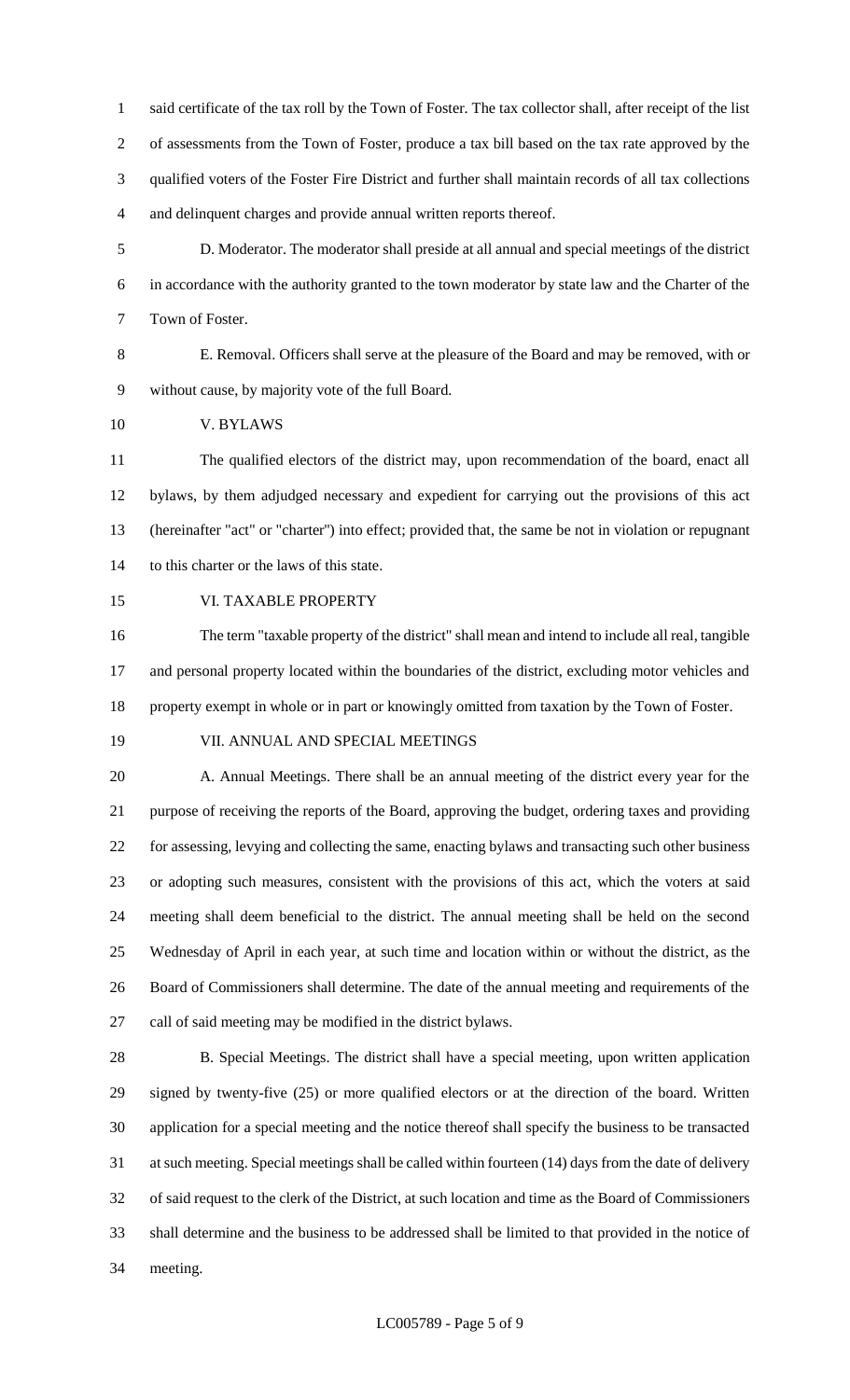- C. Quorum. A quorum at the annual or any special meeting of the district shall be twenty- five (25) qualified electors. In the event that a quorum is not present at the time the meeting is scheduled to open, the moderator is authorized to continue the meeting to such time and date, as in the discretion of the Board, shall best serve the interests of the district.
- D. Notice of Meetings. Unless otherwise specified in the district bylaws, notice of annual and special meetings shall follow the requirements of state law for notice of financial town meetings.

 E. Powers of the District Voters. In addition to the general powers specified above, the voters shall have the following powers, exercisable at annual and special meetings:

 The power to order such taxes, fees, and provide for the assessing, levying and collecting of same on the taxable inhabitants and property in said district as they shall deem necessary to provide proper operating funding for the district and all fire, rescue and dispatch services in the district and such taxes, so ordered, shall be assessed by the tax collector of said district on the taxable inhabitants and property therein, according to the last valuation made by the assessor of the Town of Foster as provided herein. The taxes assessed and payable in any one year under the provisions of this section, shall not exceed five dollars (\$5.00) on each one thousand dollars (\$1,000) of said valuation; provided further, however, the minimum charge for any district tax bill rendered shall be not less than twenty dollars (\$20.00). The voters may provide such deduction from the tax assessed against any person, if paid by an appointed time or for such penalty by way of percentage on the tax if not paid at an appointed time, not exceeding the maximum rate allowed by law upon said unpaid tax.

 F. Budget Cap. (1) The district shall endeavor to limit its annual budget request to an amount which exceeds its appropriation for the prior fiscal year by no more than the maximum levy, in compliance with the provisions of Rhode Island general laws § 44-5-2.

 (2) In the event that the district's budget request exceeds the respective prior year's appropriation by more than the maximum levy allowed within the provisions of Rhode Island general laws § 44-5-2, such request shall be voted on at the annual financial meeting and shall require a two-thirds (2/3) vote of the electors present for approval. Prior to any such vote, the moderator shall advise the electors, by how much in percent and in dollars the request exceeds the maximum levy, within the provisions of Rhode Island general laws § 44-5-2.

 (3) In the event that an appropriation resolution which exceeds the prior year's appropriation by more than the maximum levy within the provisions of Rhode Island General Law § 44-5-2 is not approved by a two-thirds (2/3) vote, the moderator shall entertain substitute resolutions from the floor and, following discussion, shall put any such resolution to a vote, until a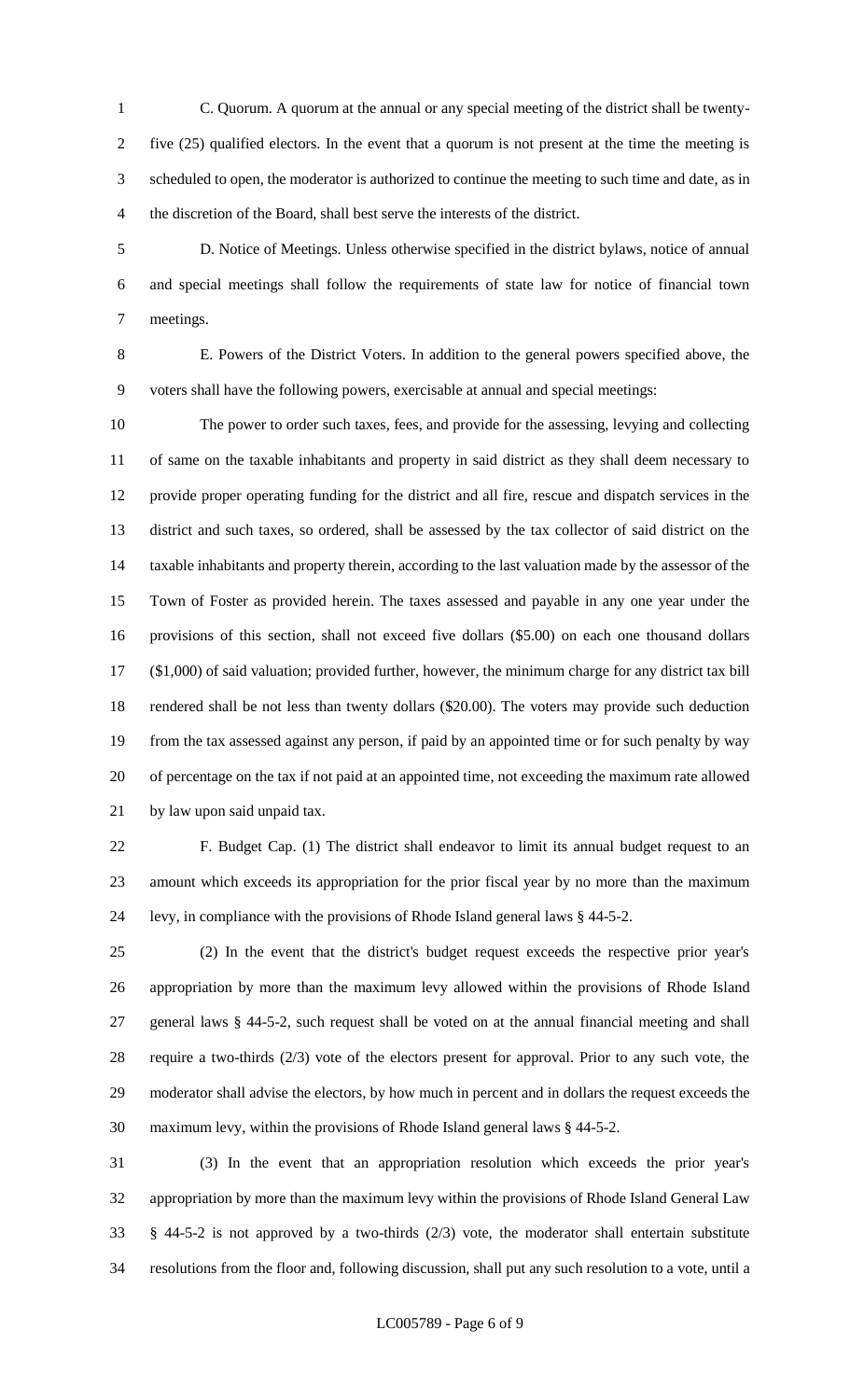substitute resolution, receives the votes necessary for adoption by majority or a two-thirds (2/3)

vote, as may be required.

- (4) After all such resolutions which exceed the prior year's appropriation by more the maximum levy within the provisions of Rhode Island general laws § 44-5-2 have been decided, the moderator shall put the entire fire district budget to a vote of the electors present at the annual meeting. The fire district budget shall require a majority vote for approval.
- 

#### VIII. DEBTS, BONDS, DEBENTURES AND REPAYMENT

 A. The Foster Fire District is hereby authorized to incur total debt not to exceed one percent (1%) of the total assessed valuation of all taxable property within the boundaries of the Foster Fire District as of the assessment last made.

11 B. The Foster Fire District is hereby authorized to issue serial bonds or debentures, under its corporate seal and name. Said bonds or debentures shall be in denominations and shall bear interest and be upon such terms and conditions and shall be issued and sold by the Foster Fire District, in such manner and at such time as the qualified electors of the Foster Fire District, by majority vote of those present and voting, may decide at any annual meeting, special meeting or adjourned meeting, or in lieu thereof, the qualified electors, by majority vote of those present and voting, may authorize the board and treasurer to supervise the issuance of said bonds and debentures.

 C. The chair or vice-chair of the Board and the treasurer shall sign all bonds or debentures on behalf of the Foster Fire District.

 D. The qualified voters at each annual meeting shall appropriate sufficient funds to meet the obligations of principal and interest incurred by the issuance of any such bonds or debentures.

23 IX. FIRE DISTRICT ACT

 In the event that the Board or twenty-five (25) qualified electors shall, by written petition request that this Fire District act be revised or amended, then and in that event, the Board shall appoint a committee to study such proposed amendments or revisions. Said committee shall report its findings to the Board, which shall present any proposed amendments or revisions to the electors at a general or town-wide special election. Any amendment or revision to this Fire District act shall be contained in the warrant for the election, at which it is to be voted upon. Upon approval of any amendment or revision by the qualified voters of the district, the same shall be referred to the Rhode Island general assembly for enactment at its first available session.

X. FISCAL YEAR AND INTERIM FUNDING

 The fiscal year of the district shall be from July 1 through June 30. The Town of Foster shall provide interim funding to the fire and rescue companies, until the district taxes are assessed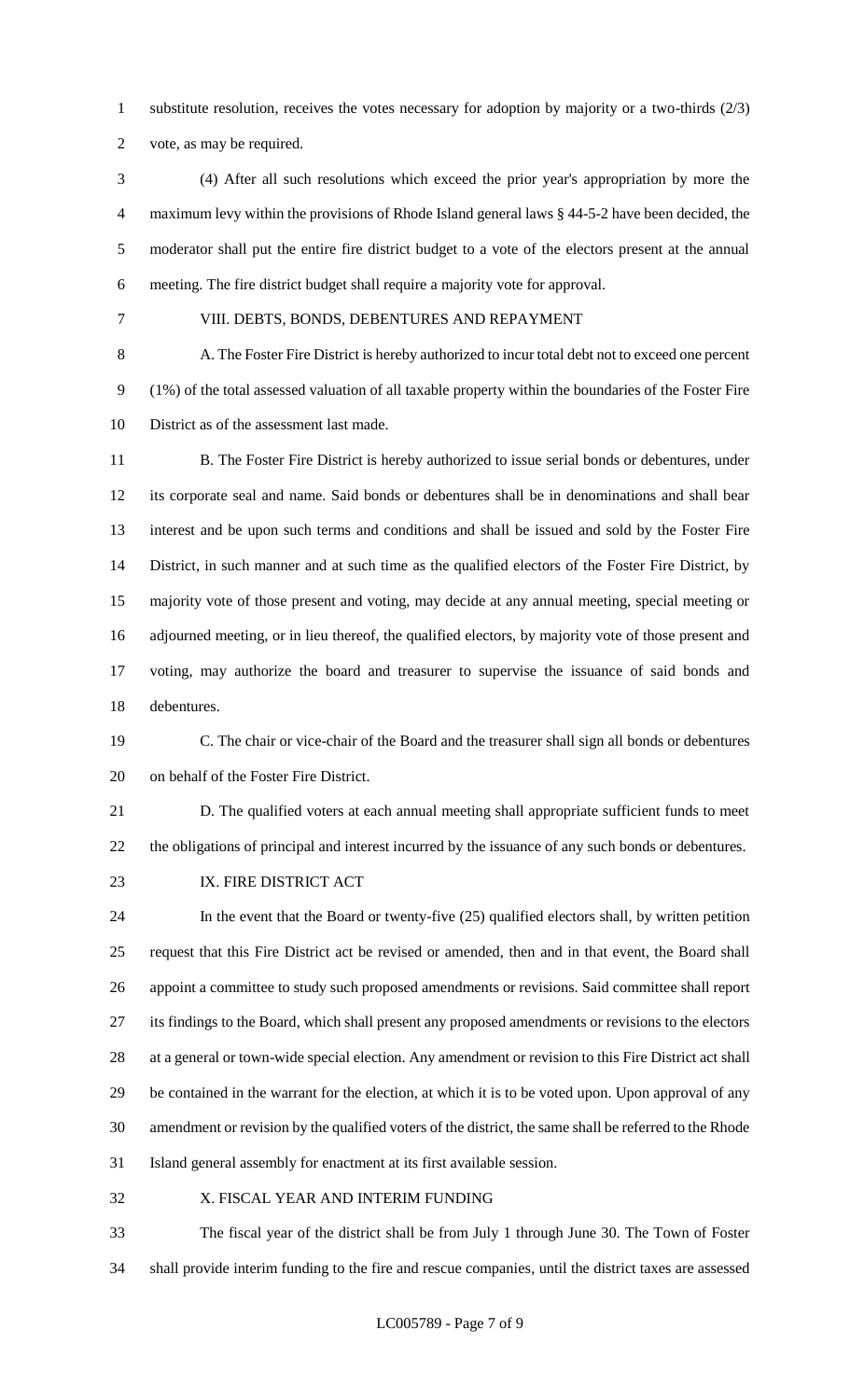and collected.

 SECTION 2. Tax Assessment - The taxes assessed and payable for the Foster Fire District in any one year, shall not exceed five dollars (\$5.00) per each one thousand dollars (\$1,000) of real property valuation; provided further, however, that the minimum charge for any Foster Fire District tax bill rendered shall not be less than twenty dollars (\$20.00).

 SECTION 3. The question of approval of this act shall be submitted to the electors within the Town of Foster at the Rhode Island statewide general election to be held on the eighth day of November, 2022 and shall be presented in substantially the following manner; "Shall the act passed during the 2022 legislative session which will create the Foster Fire District and grant separate taxing authority to said District be approved?" The warning for the election shall contain the question to be submitted. From until the time the election is warned and the time it is held, it shall be the duty of the town clerk to keep a copy of the act available at his/her office for public inspection, but the validity of the election shall not be affected by this requirement or by the requirements of § 17-5-5 and § 17-5-6.

 SECTION 4. Section 3 shall take effect upon passage of the act. The remainder of this act shall take effect upon the approval of this act by a majority of the qualified electors within the Town of Foster at the Rhode Island statewide general election to be held on the eighth day of November 2022.

======== LC005789 ========